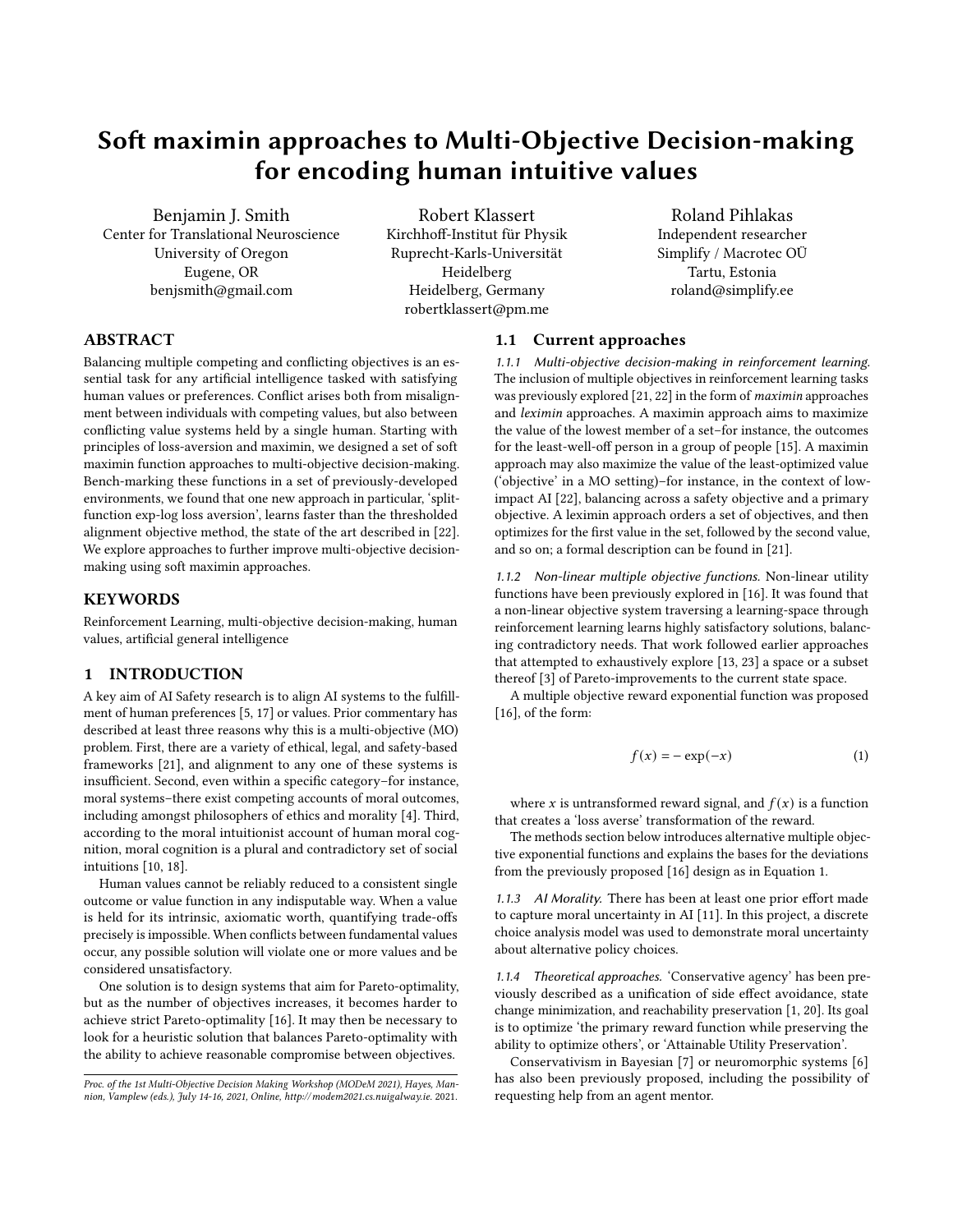## 1.2 Building on previous work

This paper is the first to examine continuous non-linear multiobjective decision-making in the context of low-impact AI work as described in [\[22\]](#page-8-0). It is also the first we are aware of to apply a split-function exponential-log transform to any AI decision-making or RL application. Previous work has explored continuous functions for traversing environments where rewards need to be gathered in different parts of the environment and traded off over time [\[16\]](#page-7-5), although that work focused on a function resembling ELA and did not explore SFELLA (these are described below).

[\[20\]](#page-7-11) started out with similar goals to ours; they described 'conservative agency' to balance 'optimization of the primary reward function with preservation of the ability to optimize auxiliary reward functions'. They did not examine non-linear combinations of objectives, and instead focused on learning approaches for optimizing the scaling between objectives. We have not applied arbitrary scaling between objectives, and applying the scaling method as in [\[20\]](#page-7-11) could be complementary to our work.

#### 1.3 Pluralistic human value system

Often, AI alignment aims to ensure AI systems fulfill human preferences. While neither human preferences nor human values are always consistent [\[18\]](#page-7-4), values are higher-order and harder to identify [\[3\]](#page-7-8), but preferences are more sensitive to context and recalculation [\[24\]](#page-8-3). The framework here focuses on modeling distinct human values as distinct objectives, while recognizing that there may be many preferences to satisfy within each overarching value function. As outlined above, intuitions of individuals frequently conflict [\[10\]](#page-7-3) and moral views between individuals also conflict [\[4\]](#page-7-2).

It has been argued that one way to address uncertainty in moral decision-making is to learn human moral judgement in a bottom-up fashion [\[4\]](#page-7-2); rather than learning human values, an agent learns human preferences, and those preferences are implicitly held within values. Even if this is technically adequate, in practice it might be necessary to put constraints on system to ensure they don't learn anti-social preferences [\[12\]](#page-7-14).

Furthermore, a utility function based on human preferences themselves has been argued to be an insufficient definition of value [\[2,](#page-7-15) [18\]](#page-7-4), because (1) humans do not have consistent utility functions, (2) utility functions are poor models of conflicts between lower- and higher-order preferences, (3) it fails to draw distinctions between 'wanting' and 'liking', and (4) a utility function of unitary value could not adequately generalize from existing values to new ones.

It is also an important question of how to combine the rewards that are based on human preferences. The proper way should not be a trivial sum of the individual rewards since that would skip the nonlinear transformation by the utility functions before the final aggregation takes place. Nonlinear utility functions are in fact commonly used in single objective settings [\[16\]](#page-7-5) therefore they naturally need to be used in multi-objective setting as well.

A theoretical Bayesian preference-learning system could model preferences and through learning human values, learn the proper way to combine them. But there is the trade-off between a model being too simple (linear sum of rewards), and too complex (a Bayesian network, requires potentially unpractical amounts of data). The middle ground would be to have a model-based approach which

describes some rules (like the presence of negative exponential shape for violated alignment objectives) while being still flexible and able to learn the data as parameters of the model.

# 1.4 Design principles

The following principles guided us in selecting an aggregate function different to the maximin or leximin approaches:

- (1) Loss aversion, conservatism, or soft maximin. We seek to improve the position of the lowest member of the set of values, while also not entirely disregarding optimization of other values.
- (2) Balancing outcomes across objectives. Each objective represents a different moral system, each moral system bears some non-zero probability of being correct. To be conservative and ensure a low probability of any bad outcome, we avoid strongly negative outcomes in any system. Alternatively, each objective represents a particular subject's preferences. Then, balancing outcomes across objectives represents an implementation of fairness between subjects.
- (3) Zero-point consistency. An agent evaluates whether an action performs better not only compared to alternatives, but also compared to no action at all, which would have a value of 0. For this reason any aggregation or transformation function should preserve the overall estimated sign or valence of an objective.

Previous work [\[22\]](#page-8-0) has described thresholded leximin approaches in order to trade-off objectives, in the context of trading off a Primary objective and an Impact Objective in low-impact AI. A thresholded leximin function aims to first maximize the thresholded value of thresholded objectives, and then secondarily maximize the unthresholded value of one or more other objectives. If the alignment objective is thresholded, then the system aims to first achieve at least a thresholded level of the alignment objective, and then subject to this, to achieve a maximum level of the performance objective. Alternatively, a complete thresholded leximin, aims to maximize the thresholded value of all objectives, i.e., reach the threshold on each objective; then, subject to this, aims to maximize the unthresholded value of each objective.

This complete thresholded leximin is a discretely-stepped maximin approximation. Reaching a specified minimum threshold value on each objective takes precedence over maximizing already-high values. Yet it is not a strict maximin, because the function doesn't only care about maximizing the minimum value; in fact, beyond a specified threshold, no value is given at all. In this way a thresholded leximin can be seen as a compromise between a maximin function and a linear maximum expected utility (MEU) function.

#### 1.5 Current proposal

In this paper we propose another compromise between a maximin and a linear MEU function: here, following previous work [\[16\]](#page-7-5), we propose a continuous rather than discrete trade-off between maximin and linear MEU. This approach avoids specifying a threshold, which may be desirable for at least three reasons. First, it might not be possible to specify an appropriate threshold in advance. Second, continuously decreasing the extent to which we prioritize an objective might better fit our underlying aims or values than giving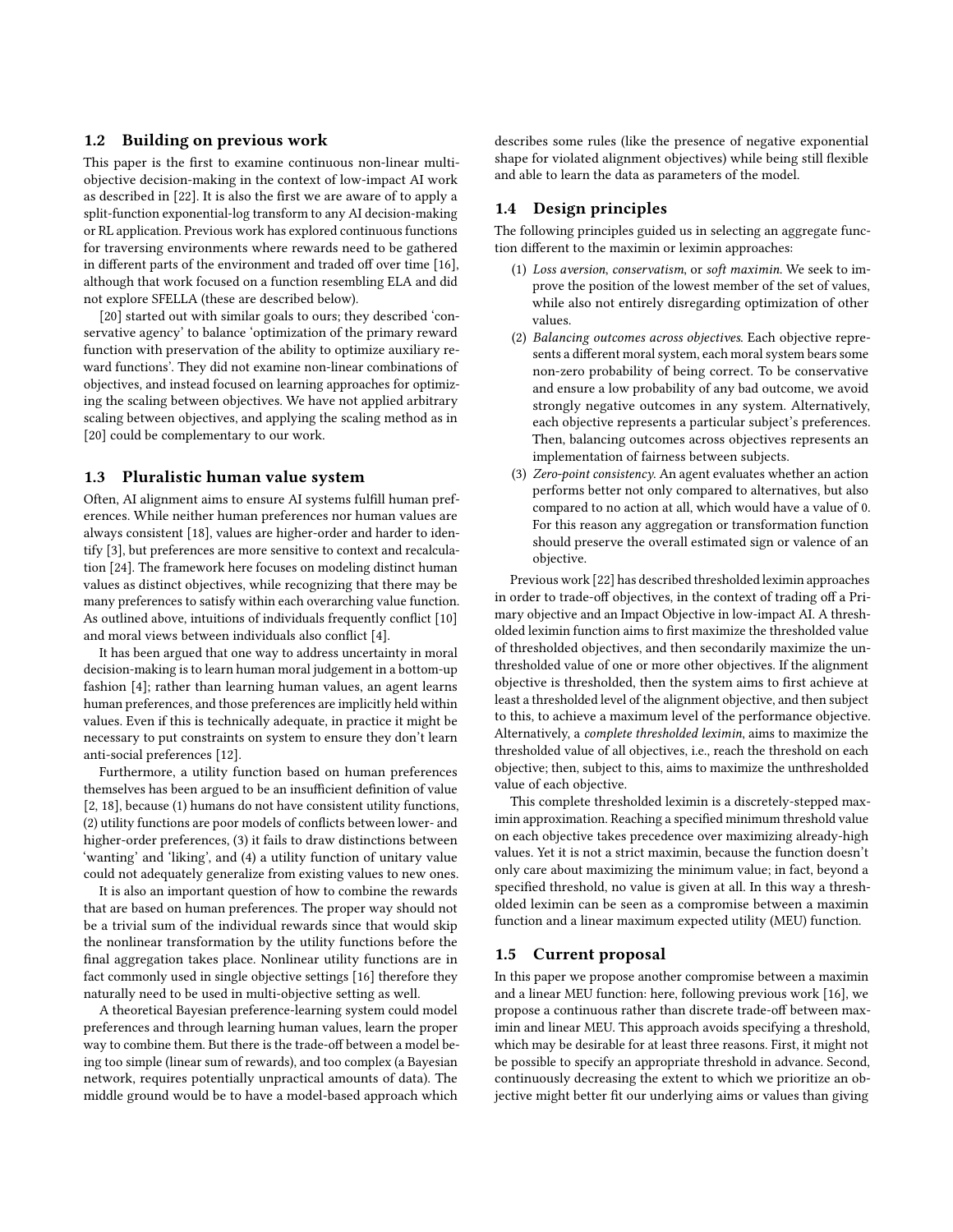a high priority up to a threshold and no priority at all above that threshold. Third, in the context of modeling human values, this approach might sometimes be more consistent with human value processing[\[19\]](#page-7-16), considering the literature on risk aversion [\[14\]](#page-7-17).

A continuous compromise between multiple values using nonlinear multiple objective systems also offers greater benefits for complex low-impact artificial systems. If one had dozens of objectives, a strict maximin or leximin function might come to be overly inflexible. In order to be low-impact, a system must evaluate the specific, counterfactual impact of its own actions on those states. If a system with dozens of competing objectives evaluated the effect of its own actions on the state of the world, and 'no action' was one possible choice, there is a high probability that most of the time, 'no action' would win, because of the high likelihood that every possible action evaluates negatively according to some function. A soft maximin function that combines MEU with a strong penalty for negative utility might facilitate more action without substantially increasing risk.

#### 2 METHOD

We adapted algorithms in [\[22\]](#page-8-0), comparing the existing  $TLO^A$  aggregation function with several new aggregation and scalarization functions. These were compared using the same environments and benchmarks as in [\[22\]](#page-8-0) with permission from the authors.

## 2.1 Environments

Four gridworld environments reported in [\[22\]](#page-8-0) were examined. They are shown in figure [1](#page-2-0) and we call them the 'BreakableBottles', 'UnbreakableBottles', 'Sokoban' and 'Doors'.

In every environment, agents receive two reward streams: a Performance reward  $R^P$  (values the goal) and an Alignment reward  $R^{A}$  (values a certain low-impact measure).

The two bottles environments share the same 1D grid layout, where one end is the destination 'D' where the agent has to deliver bottles and the other end is the source 'S' where bottles are provided. Initially, the agent does not carry a bottle. It can hold up to two bottles and an episode ends when two bottles have been delivered. In between source and destination an agent holding two bottles can drop a bottle on a tile with a probability of 10%. Leaving a bottle on the way yields a penalty of -50 in  $R^*$ . While in UnbreakableBottles the bottles can be picked up again where they were left, in breakable bottles they break upon dropping hence irreversibly changing the environment and receiving the penalty.

In the Sokoban environment the agent starts on tile 'S' and is tasked with pushing away the box 'B' in order to reach the goal tile 'G'. There are two ways of pushing: from the top into a corner (irreversible) and from the left (reversible, but involving more steps). A penalty of -25 is evoked for each wall touching the box in the final position.

In the Doors environment the agent must simply travel from the start 'S' to the goal 'G'. It can choose to open or close the doors (grey) which takes one action, or time step, each. There are two possible paths: either the agent can move around the right corridor taking 10 moves to reach 'G' or the agent can move straight down by opening the doors (6 moves if the doors stay open). However, there is a penalty of -10 associated with leaving a door open. Therefore

<span id="page-2-0"></span>

Figure 1: (a) (Un)Breakable Bottles, (b) Sokoban, (c) Doors. Based on figures 1, 2, 4 in [\[22\]](#page-8-0).

the desired solution is moving down while closing the doors behind the agent taking 8 moves.

## 2.2 Aggregation functions

All of the multi-objective utility functions we compared work as follows.

- (1) Apply an objective specific scaling factor  $c_i$  which is multiplied with the value of the reward. Different objectives likely have different scaling factors.
- (2) Transform the scaled output using a non-linear transform (Figure [2](#page-4-0) and Figure [3\)](#page-4-1).
- (3) Combine the transformed output using a simple average/sum.

These steps describe a value function which can be applied either to the individual rewards of each time-step or to the values of the Q-values. In our current setup we applied the functions to the Q values.

Each non-linear function is applied component-wise before aggregation occurs by averaging/summing of the transformed values

<span id="page-2-1"></span>
$$
U = \sum_{i}^{n} f_i(c_i x_i)
$$
 (2)

where  $f_i$  describes a specific transform function for the *i*th objective. Note that here,  $U$  describes our modeling of Q-values. The scaling factors  $c_i$  can be treated as parameters of the model. They could be, for example, specified directly by the human, automatically determined in the future by the agent using a value learning method, or calculated by some other algorithm. For the purposes of this experiment, we left these at  $c = 1$  (instead, we directly modified  $x$ , the value returned by the environment), but emphasize that modifying these scale values could be useful in the future.

New non-linear transforms compared are:

- Split-function exp-log loss aversion (SFELLA)
- Exponential loss aversion (ELA)
- Linear-exponential loss aversion (LELA)
- Squared error based alignment (SEBA)

The SEBA transform function envisages differing functions for two categories of objectives. All other transform functions do not distinguish categories of objectives, and apply the same function over all objectives.

Each non-linear transform is a transform of the value obtained along a specific objective at a specific state with a specific action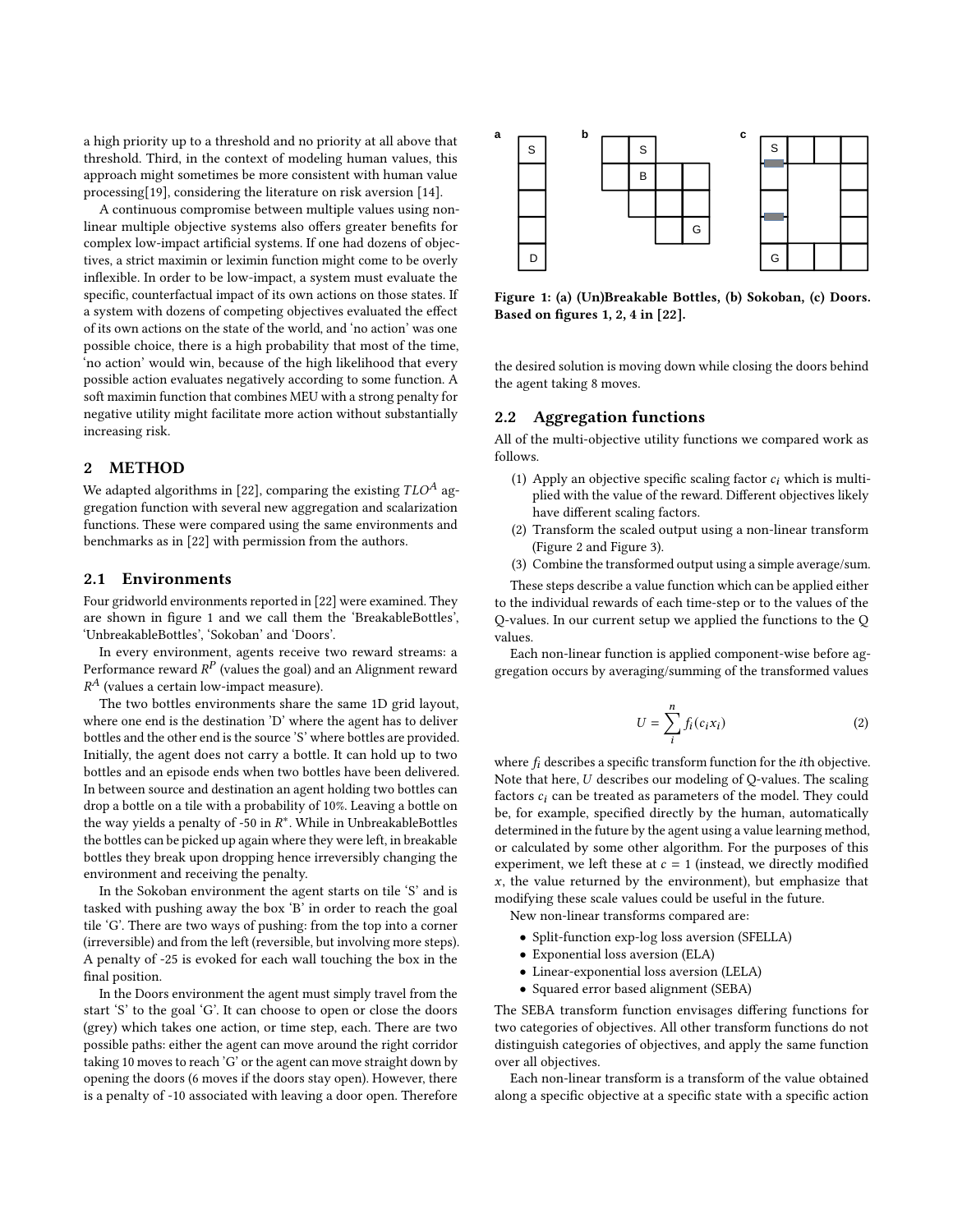The SFELLA, ELA, and LELA functions are illustrated in Figure [2.](#page-4-0) The SEBA aggregation is illustrated on Figure [3.](#page-4-1)

For each transform, where  $x = 0$ ,  $f(x) = 0$ . This is a minor modification from the non-linear transform previously proposed in [\[16\]](#page-7-5), typically achieved by adding 1 to the outcome value.

Each function also provides that  $\frac{df(x)}{dx}$  declines as x gets larger. This lowers inequality between outcomes as measured in different objectives, objectives where values are strongly negative get disproportionately higher priority. Where different objectives were operationalizing, for instance, priorities among different interested parties, this might be particularly useful in reducing inequality between outcomes.

In SFELLA, there is a split in the function at  $x = 0$ . It expresses a loss-averse function where losses will be amplified more than gains:

$$
f(x) = \ln(cx + 1)
$$
 where x > 0 (3)  
- exp(-cx) + 1 otherwise

Additionally, by implementing a log rather than a negative exponential in the positive domain, the function retains relatively more weight on positive objectives, i.e. is not bounded.

The ELA, resembling a previously-tested function [\[16\]](#page-7-5), is a simplification of this without a case distinction at the cost of giving very little weight to any increase in  $x$ -values over 1:

$$
f(x) = -\exp(-cx) + 1\tag{4}
$$

With LELA we add a  $x$  term so that value continues to increase at least linearly for large inputs:

$$
f(x) = -\exp(-cx) + cx + 1
$$
 (5)

This still yields loss aversion at points less than zero but always provides that an increase in x increases at least linearly in  $f(x)$ 

Finally, SEBA takes a different approach in that rather than treating each objective identically, transformations are applied differently to performance and alignment objectives.

For performance objectives the SEBA formula is linear:

$$
f(x) = cx \tag{6}
$$

There is no differentiation between negative and positive areas of the measures of the performance objectives. This avoids the need for establishing a zero-point. Proper scaling is still needed.

SEBA expresses loss aversion for alignment objectives using a negated square function, and assumes that alignment objectives are non-positive:

$$
f(x) = -(cx)^2
$$
  
where  $x \le 0$  (7)

The alignment related measures still have a "natural" zero-point, since they by definition are bounded at zero where no (soft) constraint violations are occurring. Such measures would usually measure the deviation of something from a desired target value. Such measures have two main types:

- The desired target value is zero (for example, zero harm, etc).
- Alternatively it might be a homeostatic set-point (for example, optimal temperature, etc), so the measure is representing the negated absolute value of the deviation regardless of the direction of the deviation.

The SEBA aggregation is illustrated on Figure [3.](#page-4-1) A number of specific situations are illustrated in the graph using upper-case letter points, and it is helpful to consider their interpretation:

- A Initial state. The alignment objective / soft constraint is met and the performance objective is either at zero (left plot) or at negative value (right plot).
- B The performance objective is improved, the alignment constraint is preserved. Moving in this direction changes the aggregated score linearly thus enabling independence from the zero-point.
- C (right plot) Performance objective is improved significantly, while alignment constraint is sacrificed just so slightly that the aggregated utility is still improved.
- D Performance objective is improved substantially, but the alignment constraint is sacrificed so much that the aggregated utility does not change as compared to the initial state. The agent is neutral to this state change and is neither driven towards this state nor avoiding it.
- E Performance objective is improved significantly, while the alignment constraint is violated significantly, so aggregated utility becomes worse than the initial state. The agent avoids this state.
- F The measure for the performance objective does not change, but the alignment constraint gets violated.
- G (left plot) Both the performance objective and the alignment objective / constraint get worse.
- H (left plot) The performance objective gets much worse but the alignment constraint is still satisfied. It is noteworthy that this state is evaluated to be about as good as the alternative state somewhere between D and E where the alignment constraint is getting notably violated but the performance objective is improved much.

#### 2.3 Experiments

<span id="page-3-0"></span>In our experiments we wanted to understand how different aggregation functions could respond to perturbations in goal magnitudes / scaling factors. To do this, we repeated each experiment 9 times. The first time was with the original settings as in [\[22\]](#page-8-0). Then, we repeated this with each environment's Performance reward feedback scaled by  $10^{-2}$ ,  $10^{-1}$ ,  $10^{1}$ , and  $10^{2}$ . The same range of scaling was then applied to the Alignment reward feedback. This scaling could in some scenarios potentially be distinguished from the factor  $c$ in Equations [2-](#page-2-1)[7.](#page-3-0) Even though it is mathematically equivalent in our implementation, it could represent changes to the environment rather than changes in agent evaluation.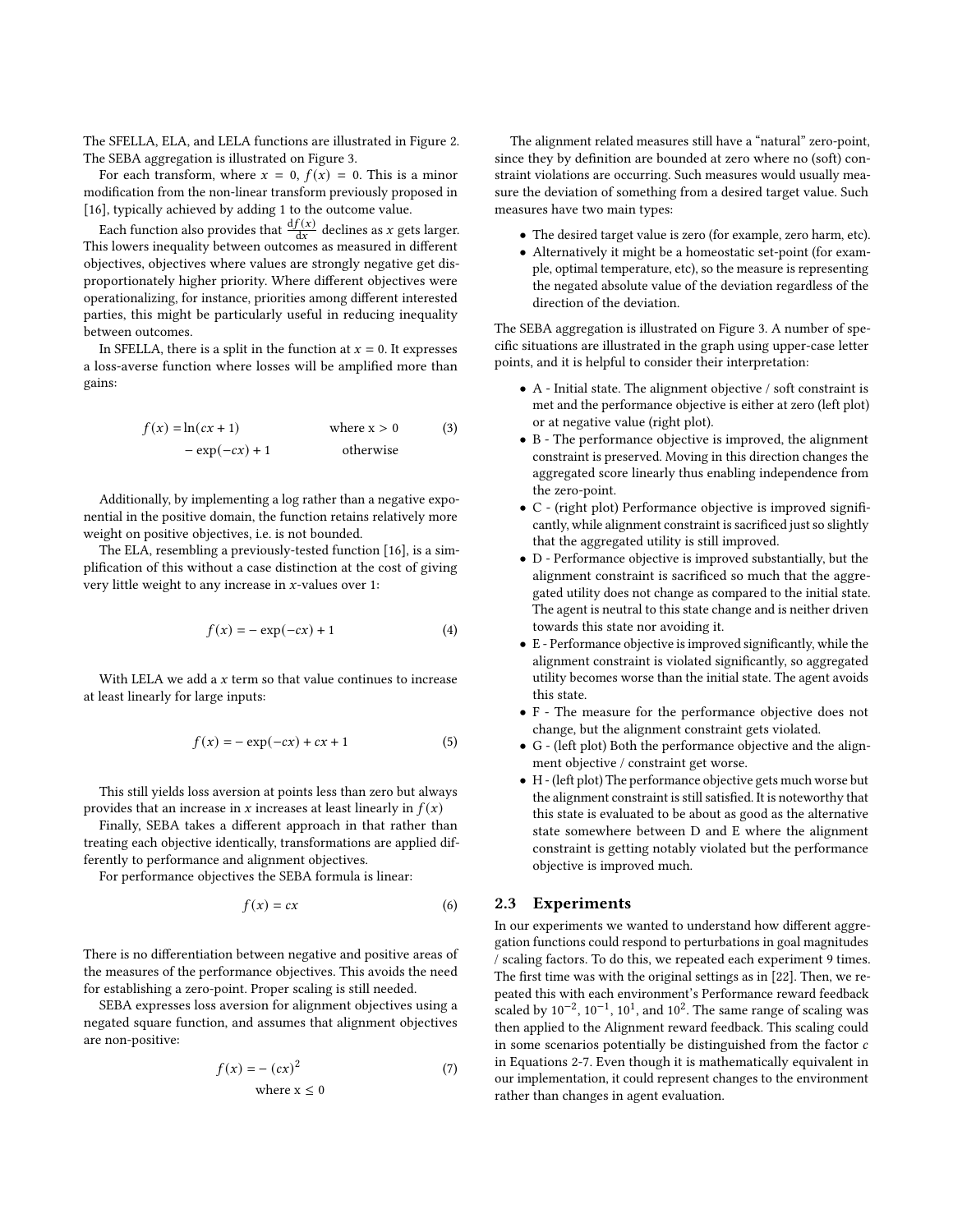<span id="page-4-0"></span>

Figure 2: Transform functions. Left: Each transform function is applied to the reward received from the environment for each objective, or to the Q value of the RL agent for each objective. In our current setup it is applied to the Q values of the RL agent. The output of each of these transform functions are averaged together (Equation [2\)](#page-2-1). Right: Change in  $f(x)$  per unit x, with y axis plotted on a log scale. Note that ELA and SFELLA produce greater-than-linear change in  $f(x)$  when  $x < 0$  and less-than-linear change when  $x > 0$ . In contrast, LELA's change never falls below 1.

<span id="page-4-1"></span>

Figure 3: Transform for the SEBA aggregation. One of the objectives is the alignment objective (y-axis), and the other objective is the performance objective (x-axis). z-axis represents the aggregated utility. The two types of objectives are treated differently. The performance objective has always linear treatment regardless of the current sign of its input measure, while the alignment measure is upper-bounded at zero and has exponential treatment (in case of SEBA it is a negated squared error). These plots illustrate two things. 1. The performance objective (x-axis) is linear regardless of the sign of the value of the input measure. 2. The alignment related measure (y-axis) may be sacrificed, but only up to a degree. Once alignment would be sacrificed too much, the evaluation of the aggregated utility quickly becomes strongly negative, since the alignment measure is treated exponentially. So this provides the loss aversion aspect.

#### 2.4 Benchmark

Each of the proposed functions was compared against the best per-forming function in [\[22\]](#page-8-0), the 'TLO<sup>A</sup>' function, on the 'R<sup>\*</sup>' metric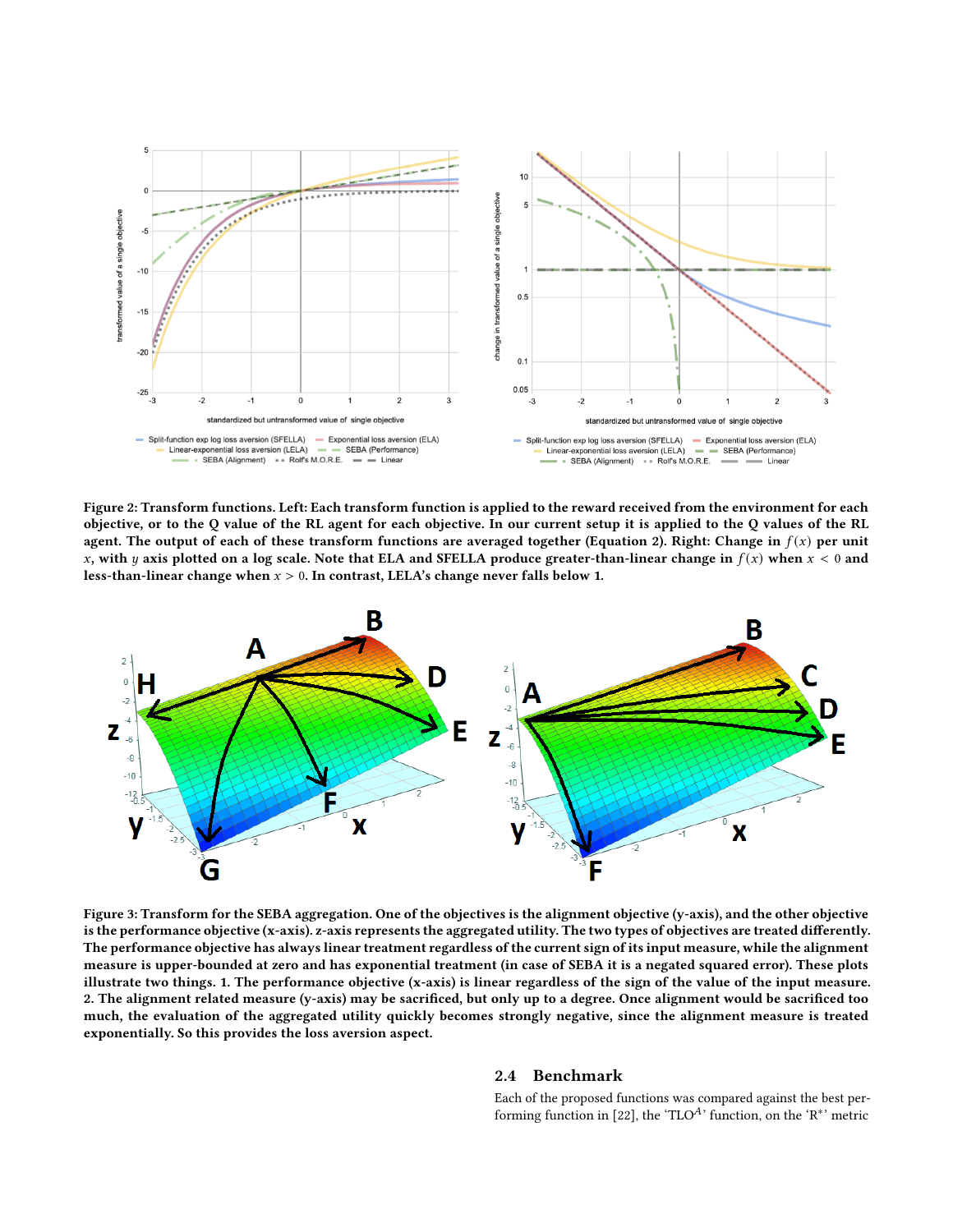<span id="page-5-0"></span>Table 1: Mean R<sup>\*</sup> Online performance over training episodes. Each row represents comparable performance across 5 different objective functions. Values within 10% of the best value in each row are highlighted. Higher scores are better.

| Environment                   | Objective<br>Modified | Objective<br>Scale | <b>ELA</b> | LELA     | <b>SEBA</b> | <b>SFELLA</b> | TLO <sup>A</sup> |
|-------------------------------|-----------------------|--------------------|------------|----------|-------------|---------------|------------------|
| Breakable                     |                       | $\mathbf{1}$       | 4.61       | 0.56     | 0.94        | 5.57          | 2.55             |
|                               | Alignment             | 0.01               | 6.37       | 0.57     | 0.03        | 0.03          | 1.67             |
| <b>Bottles</b>                |                       | 0.1                | 4.58       | $-0.43$  | 0.07        | 6.86          | 0.52             |
|                               |                       | 10                 | 4.95       | 5.39     | 6.45        | 4.21          | $-0.05$          |
|                               |                       | 100                | 4.00       | $-3.11$  | 2.03        | $-4.33$       | $-0.21$          |
|                               | Performance 0.01      |                    | 5.24       | 6.43     | 6.99        | 4.36          | 1.52             |
|                               |                       | 0.1                | 6.12       | 6.72     | 3.84        | 6.28          | 3.35             |
|                               |                       | 10                 | $-8.68$    | 0.55     | 1.11        | 6.90          | 2.40             |
|                               |                       | 100                | $-16.27$   | 1.67     | $-0.28$     | 5.38          | 2.04             |
| Doors                         |                       | $\mathbf{1}$       | 3.20       | 8.63     | $-0.56$     | 4.31          | 4.51             |
|                               | Alignment             | 0.01               | 5.36       | $-1.03$  | $-0.79$     | $-0.93$       | $-0.79$          |
|                               |                       | 0.1                | 4.38       | $-1.25$  | $-1.72$     | 5.12          | $-2.37$          |
|                               |                       | $10\,$             | 1.29       | 3.89     | 1.60        | 3.86          | 5.12             |
|                               |                       | 100                | 1.38       | 4.33     | 2.32        | 2.98          | 2.06             |
|                               | Performance 0.01      |                    | 2.23       | 5.06     | 3.61        | 3.00          | 2.93             |
|                               |                       | 0.1                | 3.44       | 4.01     | 6.65        | 3.69          | 4.62             |
|                               |                       | 10                 | $-23.89$   | 0.36     | $-1.18$     | 4.50          | 3.88             |
|                               |                       | 100                | $-27.93$   | $-0.04$  | $-1.27$     | 4.94          | 4.01             |
| Sokoban                       |                       | $\mathbf{1}$       | 10.55      | $-14.97$ | $-15.35$    | 11.06         | 10.91            |
|                               | Alignment             | 0.01               | $-14.77$   | $-15.13$ | $-14.77$    | $-15.22$      | $-14.76$         |
|                               |                       | 0.1                | $-14.93$   | $-15.41$ | $-15.17$    | $-14.36$      | $-15.24$         |
|                               |                       | 10                 | 10.65      | 11.12    | 10.75       | 10.75         | 10.46            |
|                               |                       | 100                | 8.97       | 3.52     | 11.14       | 2.97          | 10.67            |
|                               | Performance 0.01      |                    | 11.06      | 10.93    | 11.09       | 10.54         | 10.75            |
|                               |                       | 0.1                | $-14.57$   | $-15.21$ | $-14.77$    | 10.81         | 10.69            |
|                               |                       | 10                 | 0.32       | $-14.93$ | $-14.68$    | 10.83         | 10.63            |
|                               |                       | 100                | $-1.71$    | $-14.86$ | $-15.17$    | 10.86         | 9.90             |
| Unbreakable<br><b>Bottles</b> |                       | $\mathbf{1}$       | 18.07      | 29.55    | 28.94       | 27.44         | 26.40            |
|                               | Alignment             | 0.01               | 27.59      | 27.86    | 27.78       | 28.93         | 28.76            |
|                               |                       | 0.1                | 25.87      | 28.36    | 28.85       | 28.74         | 28.49            |
|                               |                       | 10                 | 16.66      | 27.39    | 27.59       | 25.18         | 23.44            |
|                               |                       | 100                | 15.22      | 25.24    | 26.02       | 16.39         | 17.02            |
|                               | Performance 0.01      |                    | 27.66      | 26.65    | 26.97       | 26.44         | 27.56            |
|                               |                       | 0.1                | 27.94      | 29.38    | 28.50       | 26.74         | 27.45            |
|                               |                       | 10                 | 7.61       | 28.41    | 29.11       | 27.86         | 27.30            |
|                               |                       | 100                | 1.88       | 29.40    | 28.89       | 27.11         | 27.41            |

from the same paper. The 'R<sup>\*</sup>' arbitrarily scores a weighted combination of Performance and Alignment objectives where one unit of Alignment objective (always on a negative scale) is worth 10-50 units of the Performance objective, depending on the environment.

## 3 RESULTS

Learning was switched off after 5000 episodes. Following that time, offline performance was observed. Since the offline difference between the best-performing proposed function and  $TLO^A$  was very small, the remainder of the results reported will discuss performance during online testing, i.e., performance during learning itself.

While there was no clear best performer, SFELLA had the best Online performance during training across a wider range of environments and environment variants than any other agent, includ-ing TLO<sup>A</sup>. Table [1](#page-5-0) describes relative R<sup>\*</sup> scores for each function, compared to the TLO<sup>A</sup> function, at different scales. Within the Breakable Bottles environment, TLO<sup>A</sup> performed worse than all other environments at all scales, and SFELLA performed within 10% of the best within five of nine environmental variants. In the

<span id="page-5-1"></span>



Across 5000 trials Alignment Scaling: Average Online Performance



Figure 4: Mean online performance over training episodes across different scales. (A):  $R^*$  when scaling Performance across 5000 learning trials. Note SFELLA consistently performs similar or better to  $TLO^A$ . (B):  $R^*$  when scaling Alignment across 5000 learning trials. No algorithm is a clear best performer.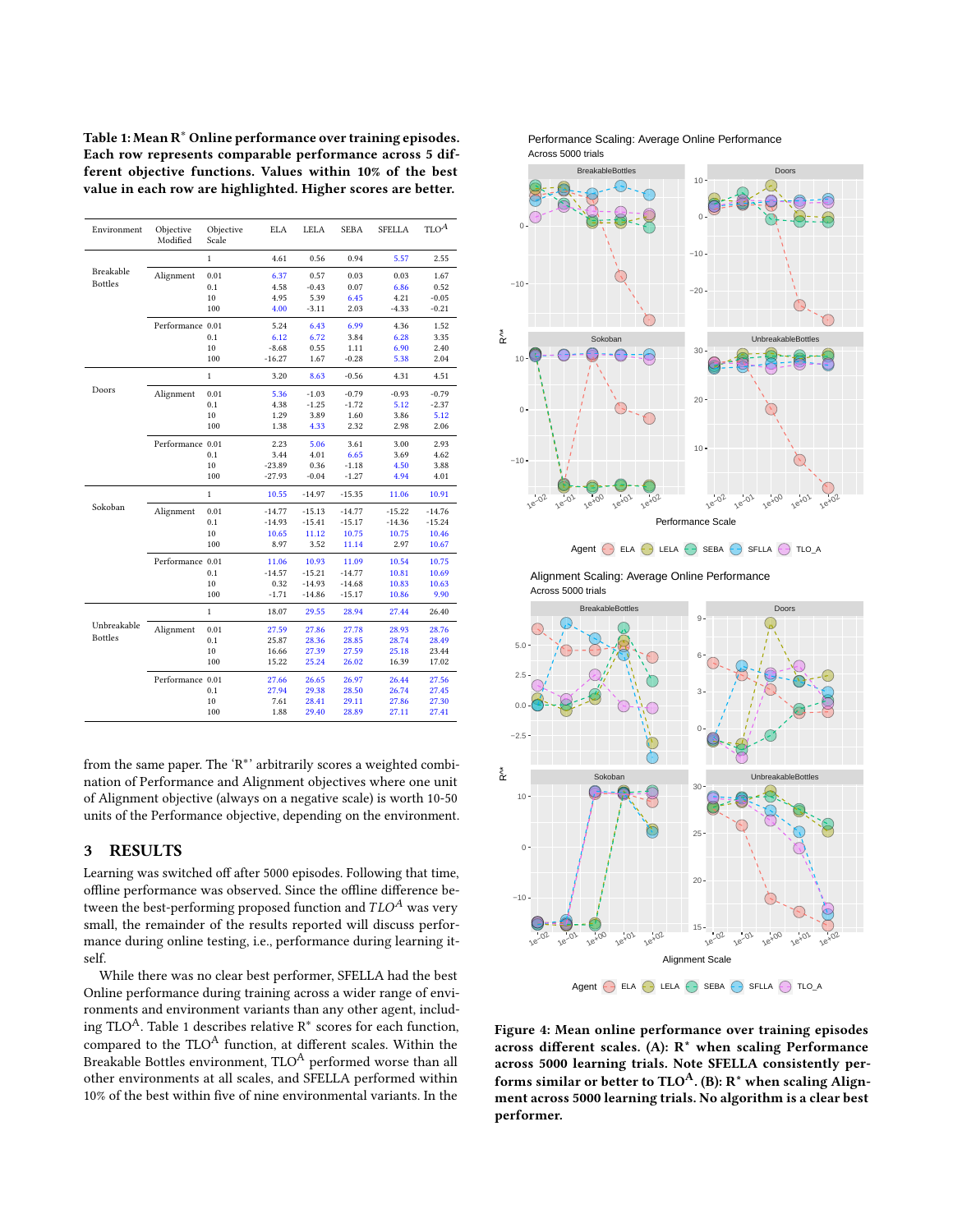Unbreakable Bottles Environment, performance between all agents except ELA was roughly equal. In the Doors environment, SFELLA was overall the best performer, but the result was equivocal: it performed within 10% of the best in just 3 of 9 variants. Finally, in the Sokoban environment,  $TLO^A$  performed slightly better than SFELLA.

SFELLA tended to perform at best level when perturbing the Performance scaling (Figure [4a](#page-5-1)), but less well when Alignment scaling was perturbed. (Figure [4b](#page-5-1)).

# 4 DISCUSSION

All Agents were able to successfully learn the tasks to approximately equivalent level eventually. There were differences in speed of learning and thus number of errors made along the way.

Of the five agents tested, one in particular, SFELLA, consistently performed about equally or better during learning to the state-ofthe-art agent ( $TLO<sup>A</sup>$ ) when reward scaling was perturbed. In the BreakableBottles task particularly, SFELLA performed better while  $TLO<sup>A</sup>$  declined in performance as the primary/performance reward was magnified.

This indicates that the SFELLA function is robust to changes in the incentive structure of the task in ways that the thresholded method  $TLO^A$  is not. The SFELLA model heavily penalizes any change in  $x$  where  $x < 0$ , i.e., for performance objective (Figure [2,](#page-4-0) Right). This is a middle ground between ELA and LELA, which enables it to be robust but not completely insensitive to large perturbations of performance reward. Compared to the ELA function, the SFELLA maintains more sensitivity to  $x$  where  $x > 0$ , whereas for x values significantly above 0,  $f_{\text{ELA}}(x)$  becomes almost completely insensitive to  $x$ .

Replacing  $TLO^A$  with SFELLA might be analogous to using a constraint relaxation technique. Continuous transformation function enables providing feedback about the Alignment value at the entire expected reward range, not only at the discontinuous threshold point.

# 4.1 Explaining SFELLA's performance in BreakableBottles

In the BreakableBottles environment, SFELLA not only had a better overall  $R^*$  score, but also performed fewer errors, i.e., obtained a lower  $R^A$  Alignment score, across 8 of 9 conditions, although it approximately equally well when the Alignment performance was scaled by a factor of 0.01. Conversely, in the UnbreakableBottles environment, SFELLA actually scored lower on Alignment than TLO<sup>A</sup> across all scales.

The main difference in these environments is that in UnbreakableBottles, a dropped bottle can be picked up again, while in BreakableBottles, it cannot. Over time we can expect Agents in the BreakableBottles environment to learn not to drop a bottle. In the UnbreakableBottles environment, agents are also penalized for dropping a bottle, but they can avoid this penalty continuing by picking up the bottle again. Accordingly, alignment penalties for the BreakableBottles environment start much deeper than those for the UnbreakableBottles environment (Figure [5\)](#page-6-0). Because SFELLA uses a nonlinear function to penalize negative outcomes, it can be expected to respond more quickly to deeply negative outcomes. Unbreakable Bottles receives heavier Alignment penalties than BreakableBottles

<span id="page-6-0"></span>

Figure 5: BreakableBottles and UnbreakableBottles Penalty

Hence, where the penalties are greater, as in BreakableBottles, it is more sensitive to avoiding Alignment problems than the  $TLO^A$ function.

# 4.2 Applications

4.2.1 Goodhart's law. Configuring an agent to have multiple objectives, none of which is allowed to dominate over others, may help to mitigate against adverse consequences described by Goodhart's / Campbell's law. These laws manifest when a pressure is placed upon a particular measure or indicator and it becomes an objective. When the measures are somewhat uncorrelated and domination of any objective is forbidden by a utility aggregation function, then particular measures are avoided from bearing too much pressure.

4.2.2 Wireheading. 'wireheading' is a possible failure mode for transformational AI systems. A system attempting to maximize a utility function might attempt to reprogram that reward function to make it easier to achieve higher levels of reward [\[8\]](#page-7-18). One solution is ensuring that each proposed action is evaluated in terms of current objectives; this ensures that changing an objective itself would not score highly with respect to the objective being changed [\[9\]](#page-7-19). A 'thin' conception of objectives, such as 'discover and fulfill human preferences' might fail to sufficiently constrain the objective space. It might be that objectives need to be hard-wired. To do this without making objectives overly narrow, consideration of multiple objectives might be essential.

## 4.3 Future directions

Exploring conservative approaches to reinforcement learning and decision-making that approximate Pareto-optimality seems like a promising approach to advancing AI Safety, and multi-objective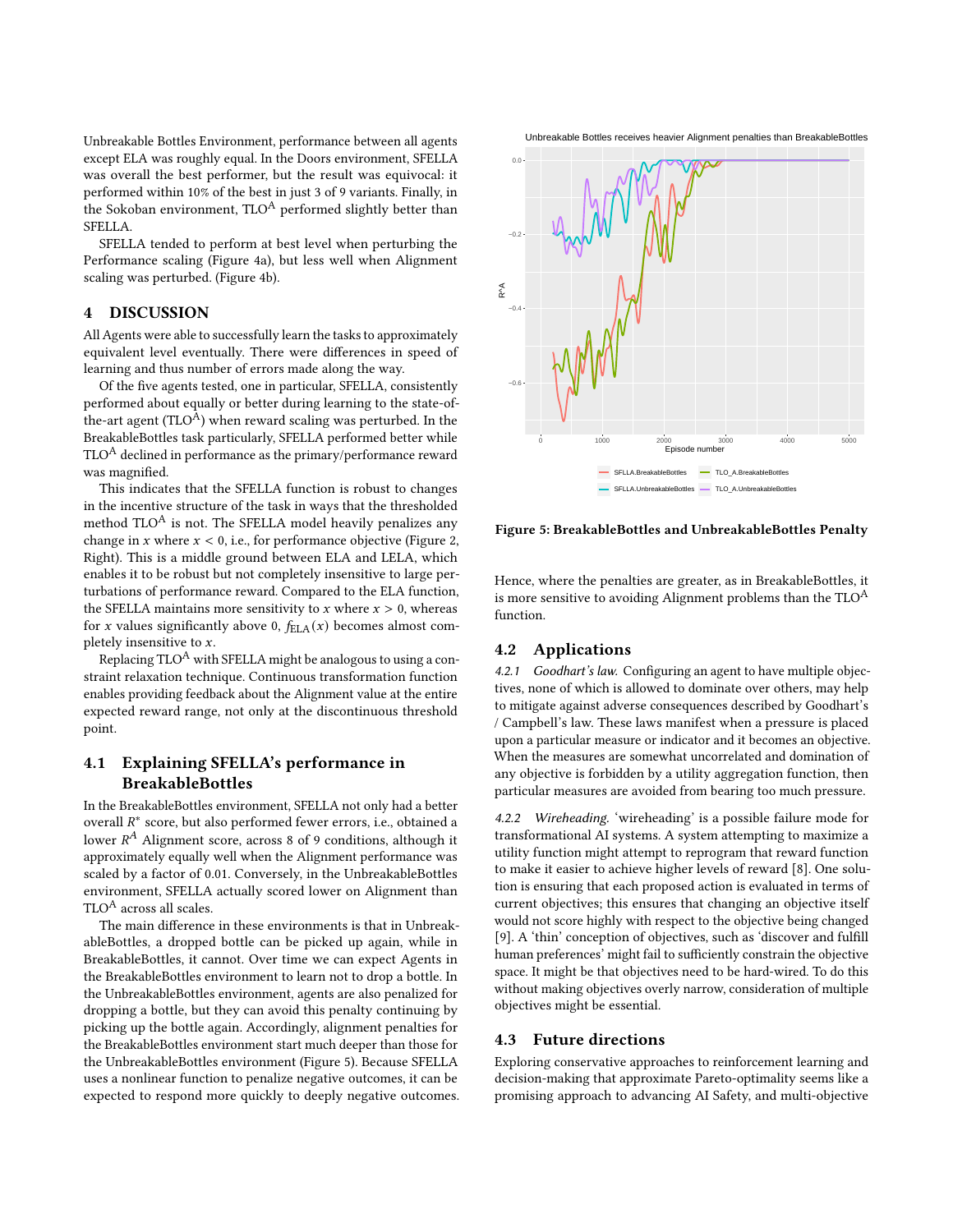systems are one possible way forward. There are a number of future directions we want to explore.

4.3.1 Scaling. When applying exponential transforms on each objective and then combining them in linear fashion, the scale of the operation is quite important. The scales were designed to respond to z-scored input functions, i.e., most values typically appear between -3 an 3 (Figure [2\)](#page-4-0). However, the environments tested here have input functions that vary much more widely.

It may be helpful, for each objective, to scale the distribution of possible rewards to a proposed 'zero-deviation' of 1, without centering on the mean. This proposed concept of 'zero-deviation' would be different from a standard deviation in the following way: The mean absolute difference from the mean may not be 1; instead the mean absolute difference from zero is 1 (or -1). A useful extension would be a learning function that learns and then readjusts scales using the distribution of possible rewards.

Scaling has been previously applied using 'the penalty of some mild action', or alternatively, the 'total ability to optimize the auxiliary set' [\[20\]](#page-7-11).

4.3.2 Decision paralysis. We considered ways to implement maximin approaches such as that described by [\[21\]](#page-8-1). In a maximin approach, an agent always selects the action with the maximum value where the value of each action is determined by its minimum evaluation across a set of objectives. Although we tested agents with incentive structures with only two objectives, there is no reason a hypothetical agent could not have many objectives. With a sufficiently large number of objectives, it may be that in some states, any possible action would evaluate negatively on some objective or another. In those cases where no action evaluates positively, 'decision paralysis' occurs because 'take no action' evaluates more positively than any particular action. In that instance, an agent might request clarification from a human overseer (see also [\[7\]](#page-7-12)). This might lead to iterative improvement or tuning of the agent's goals.

We propose that any time the nonlinear aggregation vetoes a choice which otherwise would have been made by a linear aggregation, and there is no other usable action plan, is a situation where the mentor can be of help to the agent. In contrast, when both nonlinear and linear aggregations agree on the action choice, even if no action is taken, then asking the mentor is not necessary.

#### 4.4 Limitations

Some models of AI alignment focus on [\[17\]](#page-7-1) aligning to human preferences within a probabilistic, perhaps a Bayesian uncertainty modeling framework. In this model, it isn't necessary to explicitly model multiple competing human objectives. Instead, conflict between human values may be learned and represented implicitly as uncertainty over the action humans prefer. It remains to be seen whether this conceptually simpler approach is sufficient to resolve the multi-objective problem outlined in this paper.

#### 4.5 Conclusion

Continuous non-linear transformation functions could offer a way to find a compromise between multiple objectives where a specific threshold cannot be identified. This could be useful when the tradeoffs between objectives are not absolutely clear. We provide evidence that one such non-linear transformation function, SFELLA, can learn trade-offs between performance and alignment objectives more quickly in the BreakableBottles environment, leading to less violation of the agent's alignment objective overall. SFELLA achieves this without clearly underperforming in any other environment tested.

# ACKNOWLEDGMENTS

We wish to thank Peter Vamplew for his guidance on multi-objective utility functions and for providing the code we used to test our models. We thank J.J. Hepburn, Linda Linsefors, Nicholas Goldowsky-Dill, Remmelt Ellen, and other organizers of the AI Safety Camp for their support and encouragement.

### REFERENCES

- <span id="page-7-10"></span>[1] Stuart Armstrong and Benjamin Levinstein. 2017. Low Impact Artificial Intelligences. arXiv:1705.10720 [cs] (May 2017).<http://arxiv.org/abs/1705.10720> arXiv: 1705.10720.
- <span id="page-7-15"></span>[2] Stuart Armstrong and Sören Mindermann. 2017. Impossibility of deducing preferences and rationality from human policy. CoRR abs/1712.05812 (2017). arXiv[:1712.05812](https://arxiv.org/abs/1712.05812)<http://arxiv.org/abs/1712.05812>
- <span id="page-7-8"></span>[3] Leon Barrett and Srini Narayanan. 2008. Learning all optimal policies with multiple criteria. In Proceedings of the 25th international conference on Machine learning. 41–47.
- <span id="page-7-2"></span>[4] Kyle Bogosian. 2017. Implementation of Moral Uncertainty in Intelligent Machines. Minds and Machines 27, 4 (Dec. 2017), 591–608. [https://doi.org/10.1007/](https://doi.org/10.1007/s11023-017-9448-z) [s11023-017-9448-z](https://doi.org/10.1007/s11023-017-9448-z)
- <span id="page-7-0"></span>Nick Bostrom. 2014. Superintelligence. Oxford University Press.
- <span id="page-7-13"></span>[6] Byrnes, Steve. 2020. Conservatism in neocortex-like AGIs. [https:](https://www.alignmentforum.org/posts/c92YC89tznC7579Ej/conservatism-in-neocortex-like-agis) [//www.alignmentforum.org/posts/c92YC89tznC7579Ej/conservatism-in](https://www.alignmentforum.org/posts/c92YC89tznC7579Ej/conservatism-in-neocortex-like-agis)[neocortex-like-agis](https://www.alignmentforum.org/posts/c92YC89tznC7579Ej/conservatism-in-neocortex-like-agis)
- <span id="page-7-12"></span>[7] Michael K. Cohen and Marcus Hutter. 2020. Pessimism About Unknown Unknowns Inspires Conservatism. In Proceedings of Thirty Third Conference on Learning Theory (Proceedings of Machine Learning Research, Vol. 125), Jacob Abernethy and Shivani Agarwal (Eds.). PMLR, 1344–1373. [http://proceedings.mlr.](http://proceedings.mlr.press/v125/cohen20a.html) [press/v125/cohen20a.html](http://proceedings.mlr.press/v125/cohen20a.html)
- <span id="page-7-18"></span>[8] Demski, A. 2017. Stable Pointers to Value: An Agent Embedded in Its Own Utility Function - AI Alignment Forum. [https://www.alignmentforum.org/posts/](https://www.alignmentforum.org/posts/5bd75cc58225bf06703754b3/stable-pointers-to-value-an-agent-embedded-in-its-own-utility-function) [5bd75cc58225bf06703754b3/stable-pointers-to-value-an-agent-embedded-in](https://www.alignmentforum.org/posts/5bd75cc58225bf06703754b3/stable-pointers-to-value-an-agent-embedded-in-its-own-utility-function)[its-own-utility-function](https://www.alignmentforum.org/posts/5bd75cc58225bf06703754b3/stable-pointers-to-value-an-agent-embedded-in-its-own-utility-function)
- <span id="page-7-19"></span>[9] Daniel Dewey. 2011. Learning what to value. In International Conference on Artificial General Intelligence. Springer, 309–314.
- <span id="page-7-3"></span>[10] Jonathan Haidt. 2001. The emotional dog and its rational tail: a social intuitionist approach to moral judgment. Psychological review 108, 4 (2001), 814.
- <span id="page-7-9"></span>[11] Andreia Martinho, Maarten Kroesen, and Caspar Chorus. 2020. An Empirical Approach to Capture Moral Uncertainty in AI. In Proceedings of the AAAI/ACM Conference on AI, Ethics, and Society. 101–101.
- <span id="page-7-14"></span>[12] Gina Neff. 2016. Talking to bots: Symbiotic agency and the case of Tay. International Journal of Communication (2016).
- <span id="page-7-7"></span>[13] Simone Parisi, Matteo Pirotta, and Marcello Restelli. 2016. Multi-objective reinforcement learning through continuous pareto manifold approximation. Journal of Artificial Intelligence Research 57 (2016), 187–227.
- <span id="page-7-17"></span>[14] John W Pratt. 1978. Risk aversion in the small and in the large. In Uncertainty in economics. Elsevier, 59–79.
- <span id="page-7-6"></span>[15] John Rawls. 2001. Justice as fairness: A restatement. Harvard University Press.
- <span id="page-7-5"></span>[16] M. Rolf. 2020. The Need for MORE: Need Systems as Non-Linear Multi-Objective Reinforcement Learning. In 2020 Joint IEEE 10th International Conference on Development and Learning and Epigenetic Robotics (ICDL-EpiRob). 1–8. [https:](https://doi.org/10.1109/ICDL-EpiRob48136.2020.9278062) [//doi.org/10.1109/ICDL-EpiRob48136.2020.9278062](https://doi.org/10.1109/ICDL-EpiRob48136.2020.9278062) ISSN: 2161-9484.
- <span id="page-7-1"></span>[17] Stuart Russell. 2019. Human compatible: Artificial intelligence and the problem of control. Penguin.
- <span id="page-7-4"></span>[18] Kaj Sotala. 2016. Defining Human Values for Value Learners.. In AAAI Workshop: AI, Ethics, and Society.
- <span id="page-7-16"></span>[19] Sabrina M. Tom, Craig R. Fox, Christopher Trepel, and Russell A. Poldrack. 2007. The Neural Basis of Loss Aversion in Decision-Making Under Risk. Science 315, 5811 (2007), 515–518.<https://doi.org/10.1126/science.1134239> arXiv[:https://science.sciencemag.org/content/315/5811/515.full.pdf](https://arxiv.org/abs/https://science.sciencemag.org/content/315/5811/515.full.pdf)
- <span id="page-7-11"></span>[20] Alexander Matt Turner, Dylan Hadfield-Menell, and Prasad Tadepalli. 2020. Conservative Agency via Attainable Utility Preservation. Proceedings of the